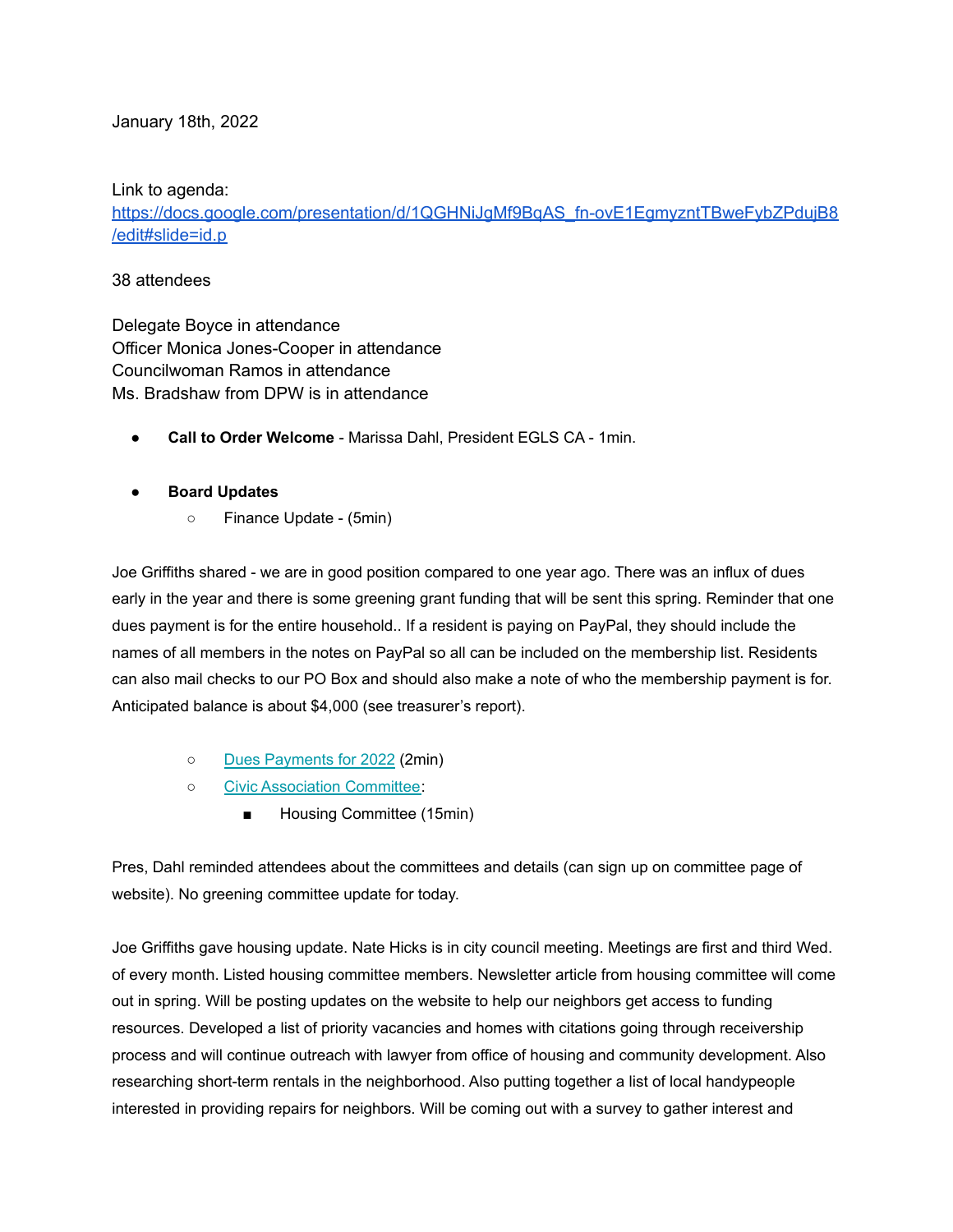feedback on all of the above.

Karina Spencer: reinforcing the call for additional volunteers to join the housing committee.

### **● Neighborhood Announcements**

- Guest Speakers
	- Baltimore Police Department [\(Northeastern](https://www.baltimorepolice.org/find-my-district/northeastern-district) District) (20min)

Officer Jones-Cooper gave an update. Vehicle theft continues to be an issue as well as theft of catalytic converters. Also be on the lookout for supposed mask giveaways or scam snow shoveling robberies. Shared chat for monthly district police meeting.

Followup from Del. Boyce regarding a handgun stolen from the glove compartment of his car.

Aliza Sollins shared reminder that lack of lighting is specific to our neighborhood and has contributed to vehicle thefts. Motion sensor lights and solar lights can help.

Sue Rovnak: There are also a lot of street lights on Ellerslie in front of the Waverly school that I believe are BGE responsibility. Is that correct or city?

Ramos: Lights are either DOT or BGE.

Rovnak: Noticed that corner of Ellerslie and 34th is very dark.

Ramos: Will take a look at it!

Dr. Farmer: Did get a flyer about mask delivery scams. But also the mayor has been giving out masks. Could be confusing for people to know whether mask giveaways are legitimate.

Aliza Sollins spoke about recent mental health issue with neighborhood on 3600 block of Rexmere. Will follow up with Ramos and Boyce, Officer Monica Jones-Cooper. Ramos did receive several calls about this issue.

■ BMORE Beautiful - Natasha Neale - (10min)

Welcomed neighbors to reach out regarding three grants: Good Evening Everyone: natasha.neale@baltimorecity.gov

Great way to get neighbors involved in cleanup and engagement, could get lighting for neighborhoods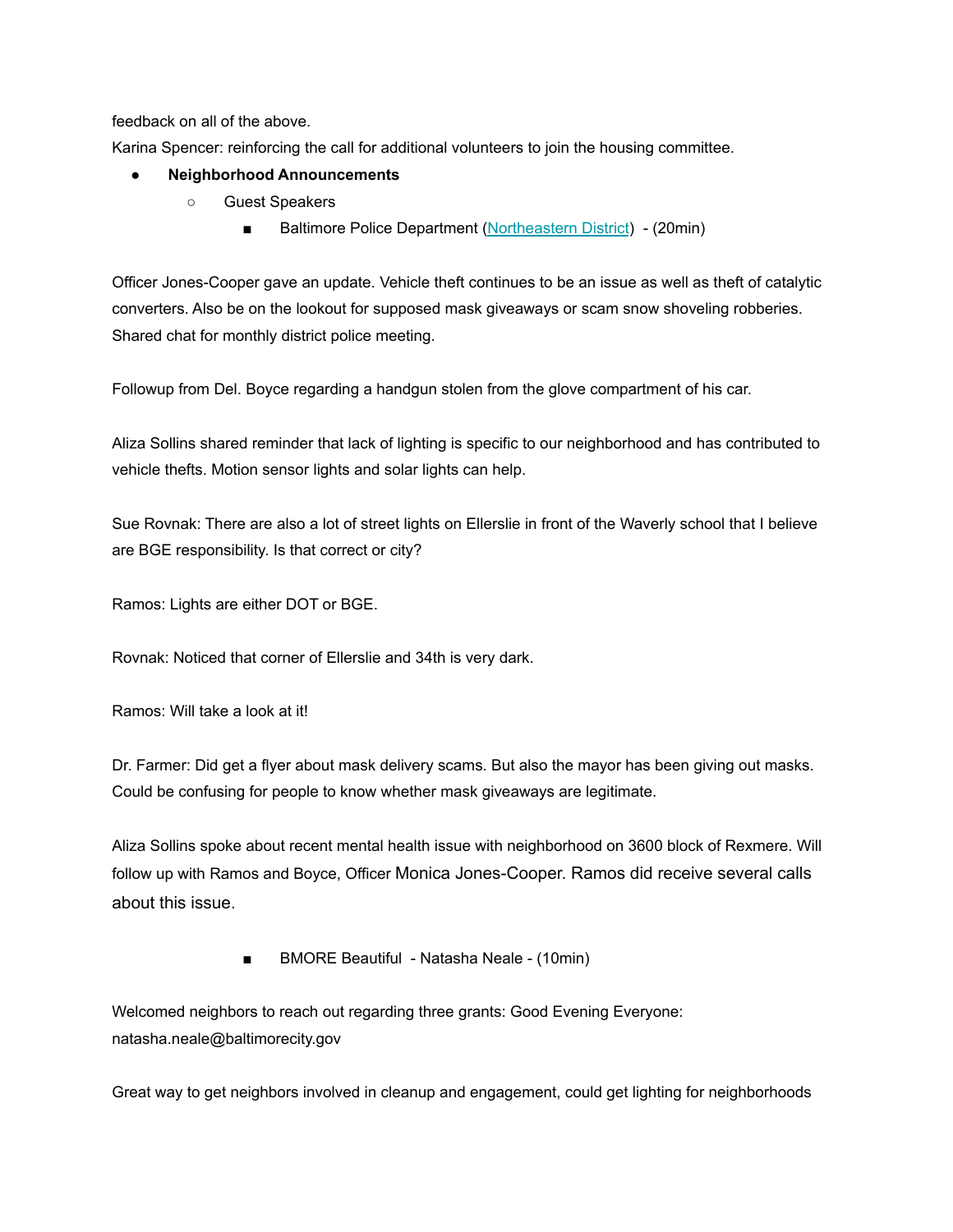Funding is flexible and can be layered, has access to other organizations that can help support with some projects (e.g. cutting down trees, Amazon volunteers)

Anna Mae: has lived in neighborhood for 50 years, is concerned about being eliminated from street cleaning, concern about the leaves and trash. Will reach out to Natasha about street cleaning.

Natasha will circle back to DPW to find out more about their capacity. It sounds like they won't be eliminating street cleaning completely from a neighborhood but may just reduce service.

Ms. Bradshaw from DPW: confirmed modifications to street cleaning, not cancellation

Question about Filbert Street Garden: Natasha said that at last check DPW may have come to an agreement regarding ownership. Ms. Rodette has stepped back from leadership role with the garden. May be waiting for paperwork to be processed.

Question about lighting grant: how much money can be spent on lighting in one neighborhood?

Natasha: There is no limit

https://ecb.baltimorecity.gov

Baltimore City Council District 14 Update - Councilwoman Odette Ramos (10 mins)

EGLS should be getting recycling pick up this week. City has added \$1.9 million into capital budget for flood mitigation project in the neighborhood. DPW will be giving updates on the project which is getting very complicated but we are excited for the development. There are new trash cans around Mervo and Tivoly. Please call 311 if these get filled up.

Has traffic calming updates for three areas that Ramos hears the most complaints about. DoT will be putting in flexposts - will share plans once these are developed. Also getting stop signs in at Chestnut Hill. Shared plans for flexposts at 35th and Alameda. Will be sharing with neighbors in the area who could not come to meetings. Will be getting better looking flexposts. Flexposts will limit the turning so there aren't so many cars piling up. Will look similar to 33rd and Old York Rd. Traffic lights would be too expensive but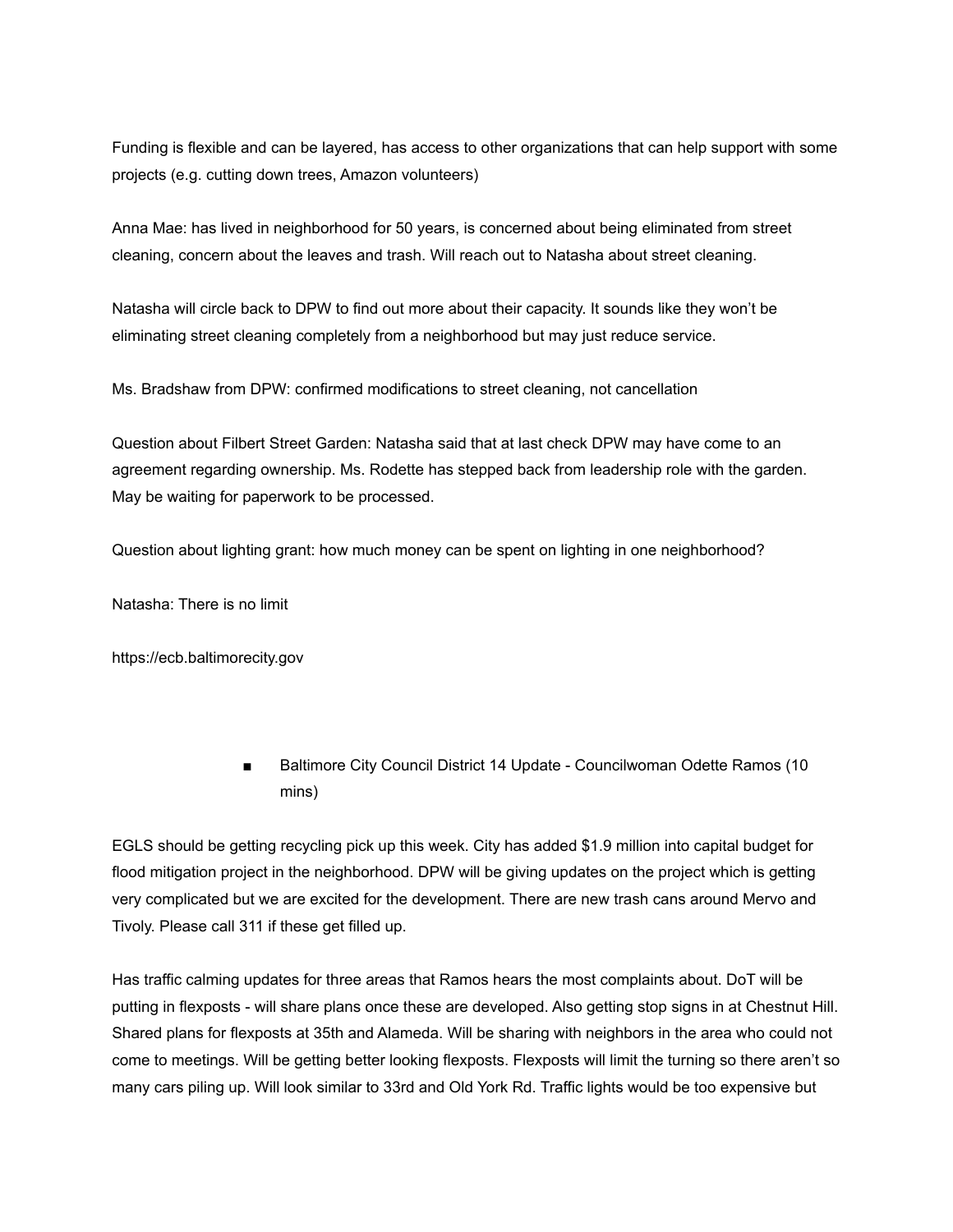flexposts are cheaper.

Neighbors don't tend to like flexposts - one verbal dissent from a neighbor ("I hate it"). Acknowledgement from Councilwoman Ramos that neighbors don't like flexposts, but she does (and they are cheaper as mentioned previously).

Question from residents about dumping and request for speed bumps on 3700 block of Ednor. City can only install 30 speed bumps per year and there is a list of 60 requests. City does have some modular speedbumps that they may install. Limited money in capital budget for traffic calming. Working to increase highway user fee (gas tax) amount that we receive from the state.

Question: Councilwoman, any consideration in the future for Ellerslie from around the school at 34th St up all the way past Chestnut to the intersection going to 39th. Drivers moving at very high speeds.

- Response from Ramos: doing traffic calming study

Ramos: Working with DoT to manage dumping in medians on Loch Raven (cameras would be difficult). Will be designing signage from the area. Also has a neighbor in Original Northwood who takes photos of the dumpers. Fee is now \$1000.

Dahl: We have applied for Clean Up Green Up grant which would cover anti-dumping signing in the area.Will be reaching out to Kim Bentley who designed neighborhood signs.

Request re: wires down on Yolando Road due to recent storms. BGE has said wires are not theirs. What to do about non-active wires?

Ramos: Could be Comcast wires. Recommendation to reach out to her office and she will put residents in touch with Comcast to remove the wires.

Ramos: Newsletter comes out on Monday afternoons - doing monthly virtual town halls. Next one is tomorrow night (Wed 1/19) which is about Greenmount Ave updates and constructions and businesses, streetscaping. Will be at 8 pm on Facebook Live and Zoom.

Harford Road Bridge is opening in the Spring.

#### **● Neighborhood Announcements**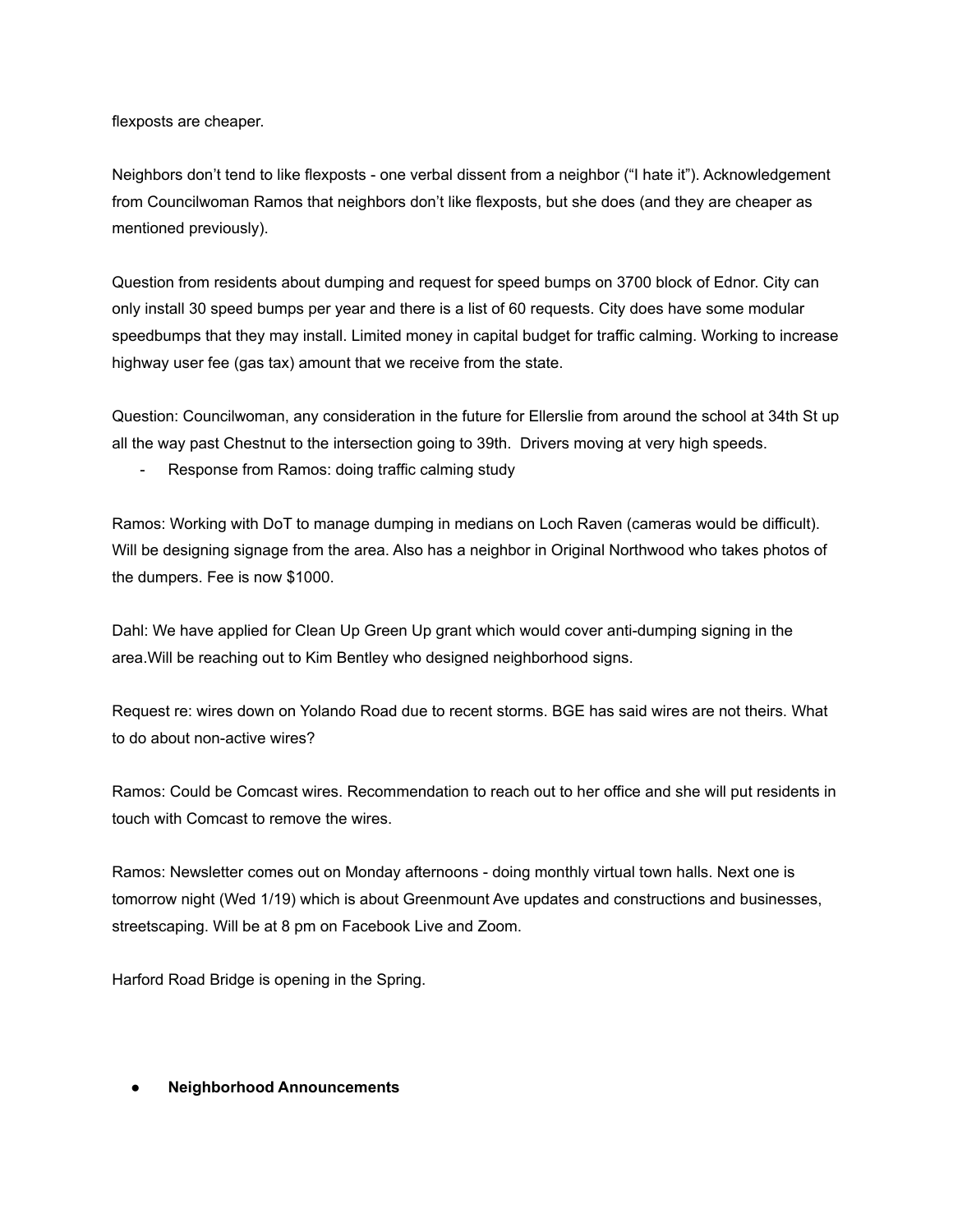- 2022 Planning (20min)
	- **Events**

Dahl gave an update on event proposals and past event examples.

There is also interest from being

- Spring Yard Sale
- Summer Ice Cream Social
- Summer Jazz Series
- [National](https://natw.org/about/) Night Out Aug 2nd
- Fall Housing Fest, Fall Festival and Makers Market
- Winter Holiday Cookie Tour 2022

Question from neighbor about citizens on patrol. Neighbors can reach out to NE district if they are interested and provide their tag number. There will be a training in early February.

Natasha Neale can provide resources for people interested in block captain training resources.

- Potential 2022 Dumpster Day Dates
	- Saturday, May 7 @ Chestnut Hill & Monterey Rd
	- Saturday, June  $4 \text{ } \textcircled{a} 35^{\text{th}}$  & Tivoly
	- Saturday, August 13 @ Tunlaw & Tivoly
	- Saturday, October 8 @ North Hill Rd & The Alameda

Suggestion from Germaine Bradshaw to reserve the dumpsters ASAP. Dahl will move ahead with these dates. No dissent from attendees. Neighbors can call 311 to request a smaller recycling bin.

# **● General Announcements (10min)**

Germaine Bradshaw from DPW: please reach out if there is a concern. If there are issues with biweekly recycling, let her know. There will be a virtual public meeting for consent decree (see below)

MIchael Puma announcement about free event at Loyala on "The New Jim Crow".

Ms. Pinder (liaison from Council Pres. Nick Mosby's office): will be planning town hall meetings (next one is Jan. 25th to discuss how to organize community meetings and to know the differences between 211/311/911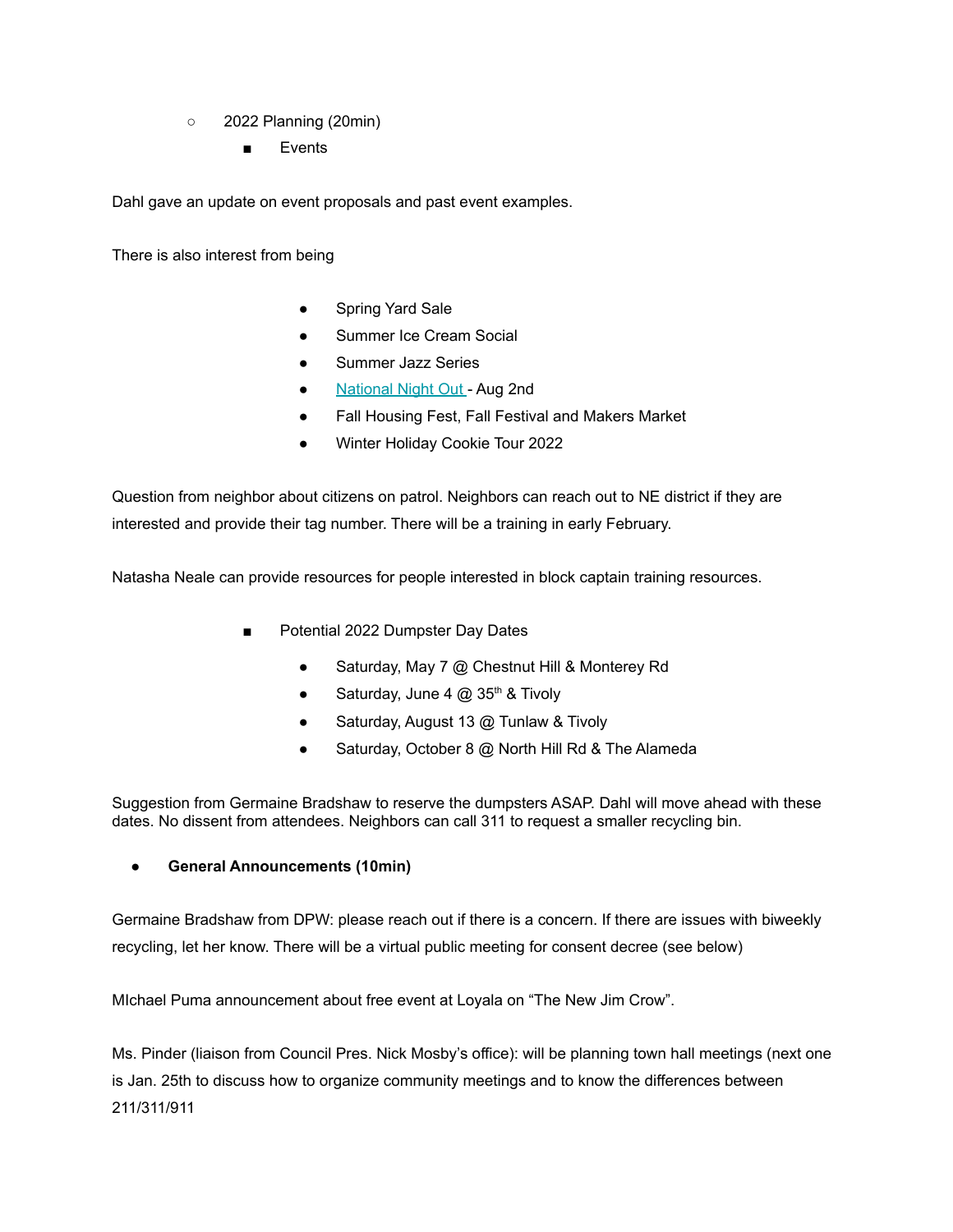Candidate Benbow and Delegate Boyce reminded people they can visit the General Assembly website to find out about upcoming bill hearings

www.covidtests.gov

## **● 2021 Civic Association Next Meeting: Tue, Mar. 15**

Officer Monica Jones-Cooper shared a link:

Please join us for our monthly Northeastern District Commander's meeting. The meeting will be held virtually via Zoom (link and passcode listed below).

\*4th Thursday of each month (January 27th) @7pm\*\*\*

Join Zoom Meeting https://us06web.zoom.us/j/83785363058

Meeting ID: 837 8536 3058 Passcode: 780592 One tap mobile +13017158592,,83785363058#,,,,\*780592# US (Washington DC) +13126266799,,83785363058#,,,,\*780592# US (Chicago)

Dial by your location +1 301 715 8592 US (Washington DC) +1 312 626 6799 US (Chicago) +1 929 436 2866 US (New York) +1 346 248 7799 US (Houston) +1 669 900 6833 US (San Jose) +1 253 215 8782 US (Tacoma) 877 853 5257 US Toll-free 888 475 4499 US Toll-free 833 548 0276 US Toll-free 833 548 0282 US Toll-free Meeting ID: 837 8536 3058 Passcode: 780592 Find your local number: https://us06web.zoom.us/u/kbz8jf90sW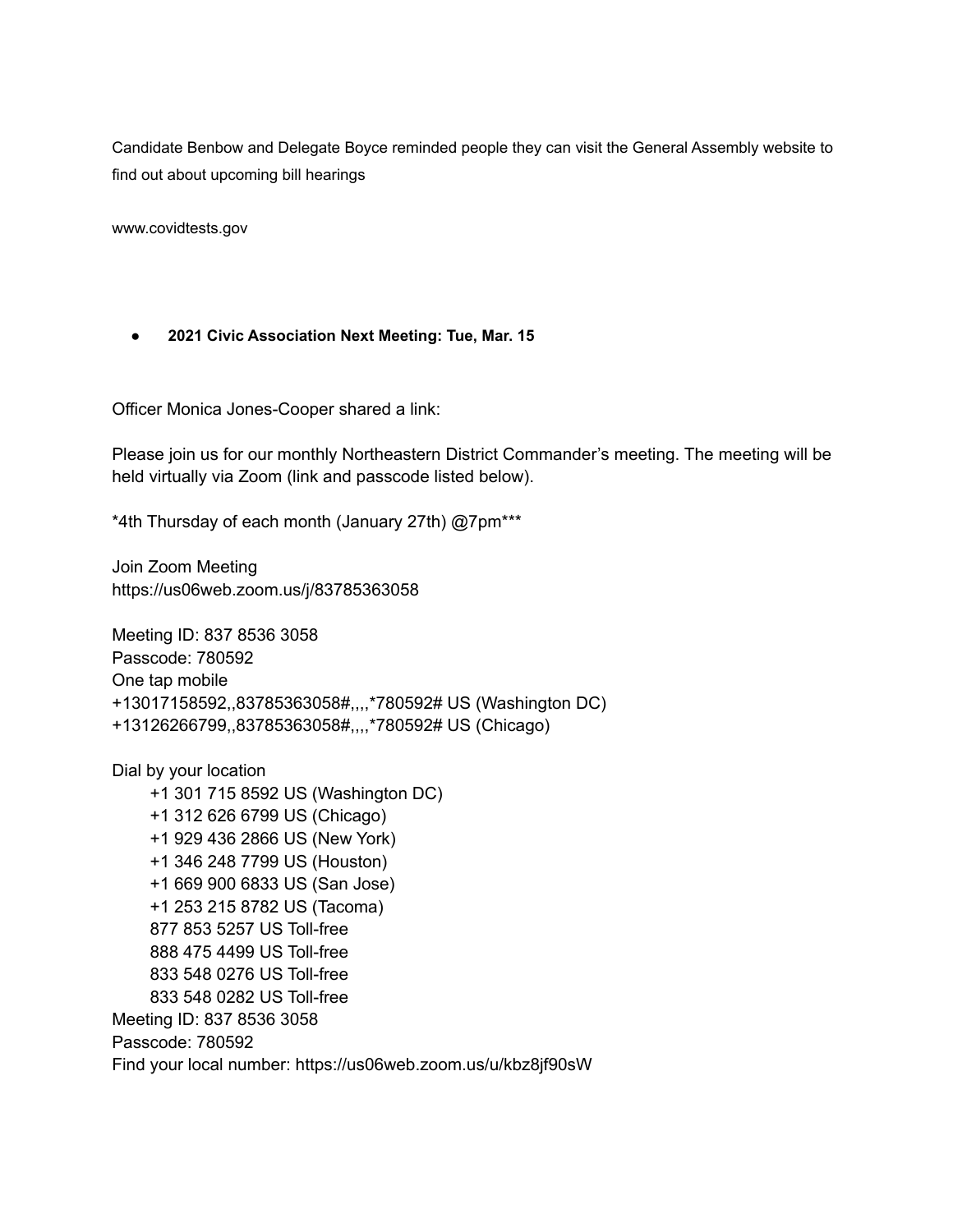Angie Winder, President at NECO (Northeast Community Organization)

Email: necobaltimore@gmail.com

DPW Liaison, Germaine Bradshaw, (443) 835-9084, germaine.bradshaw@baltimorecity.gov. For virtual meeting for the consent decree or any other DPW information, link is: publicworks.baltimorecity.gov

**Meeting Chat:**

**19:30:10 From Marissa Dahl to Everyone:**

**https://docs.google.com/presentation/d/1QGHNiJgMf9BqAS\_fn-ovE1EgmyzntTBweFybZP dujB8/edit?usp=sharing**

**19:30:21 From Marissa Dahl to Everyone:**

**AAGENDA:**

**https://docs.google.com/presentation/d/1QGHNiJgMf9BqAS\_fn-ovE1EgmyzntTBweFybZP dujB8/edit?usp=sharing**

**19:32:06 From Marissa Dahl to Everyone:**

**MEETING AGENDA:**

**https://docs.google.com/presentation/d/1QGHNiJgMf9BqAS\_fn-ovE1EgmyzntTBweFybZP dujB8/edit?usp=sharing**

**19:32:52 From Aliza S to Everyone:**

**https://docs.google.com/presentation/d/1QGHNiJgMf9BqAS\_fn-ovE1EgmyzntTBweFybZP dujB8/edit?usp=sharing**

**19:33:04 From Officer Monica Jones-Cooper to Everyone: Northeast District Neighborhood Coordination Unit:**

> **Sgt. Marlon Harty 443-986-8186 (Cell) Marlon.Harty@baltimorepolice.org**

**Officer Monica Jones-Cooper 443-695-7871 (Cell) Monica.Jones@baltimorepolice.org**

**19:34:02 From Marissa Dahl to Everyone:**

**MEETING AGENDA:**

**https://docs.google.com/presentation/d/1QGHNiJgMf9BqAS\_fn-ovE1EgmyzntTBweFybZP dujB8/edit?usp=sharing**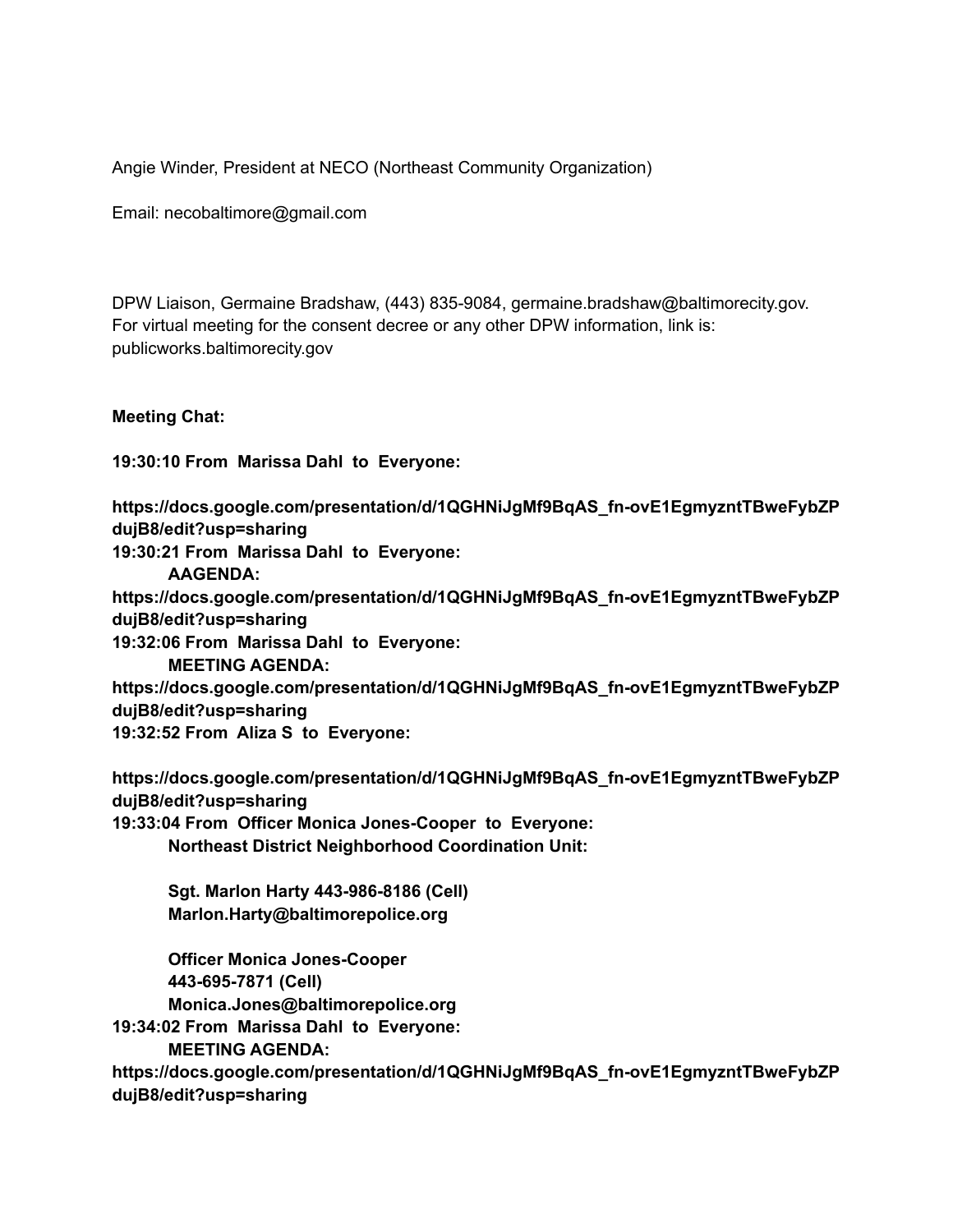**19:37:29 From Delegate Regina T. Boyce to Everyone: Good Evening Ednor Gardens Lakeside!! Delegate Regina T. Boyce, regina.boyce@house.state.md.us , 410-841-3476 19:37:40 From Officer Monica Jones-Cooper to Everyone: Please join us for our monthly Northeastern District Commander's meeting. The meeting will be held virtually via Zoom (link and passcode listed below).**

**\*4th Thursday of each month (January 27th) @7pm\*\*\***

**Join Zoom Meeting**

**https://us06web.zoom.us/j/83785363058**

**Meeting ID: 837 8536 3058**

**Passcode: 780592**

**One tap mobile**

**+13017158592,,83785363058#,,,,\*780592# US (Washington DC)**

**+13126266799,,83785363058#,,,,\*780592# US (Chicago)**

**Dial by your location**

**+1 301 715 8592 US (Washington DC)**

**+1 312 626 6799 US (Chicago)**

**+1 929 436 2866 US (New York)**

**+1 346 248 7799 US (Houston)**

**+1 669 900 6833 US (San Jose)**

**+1 253 215 8782 US (Tacoma)**

**877 853 5257 US Toll-free**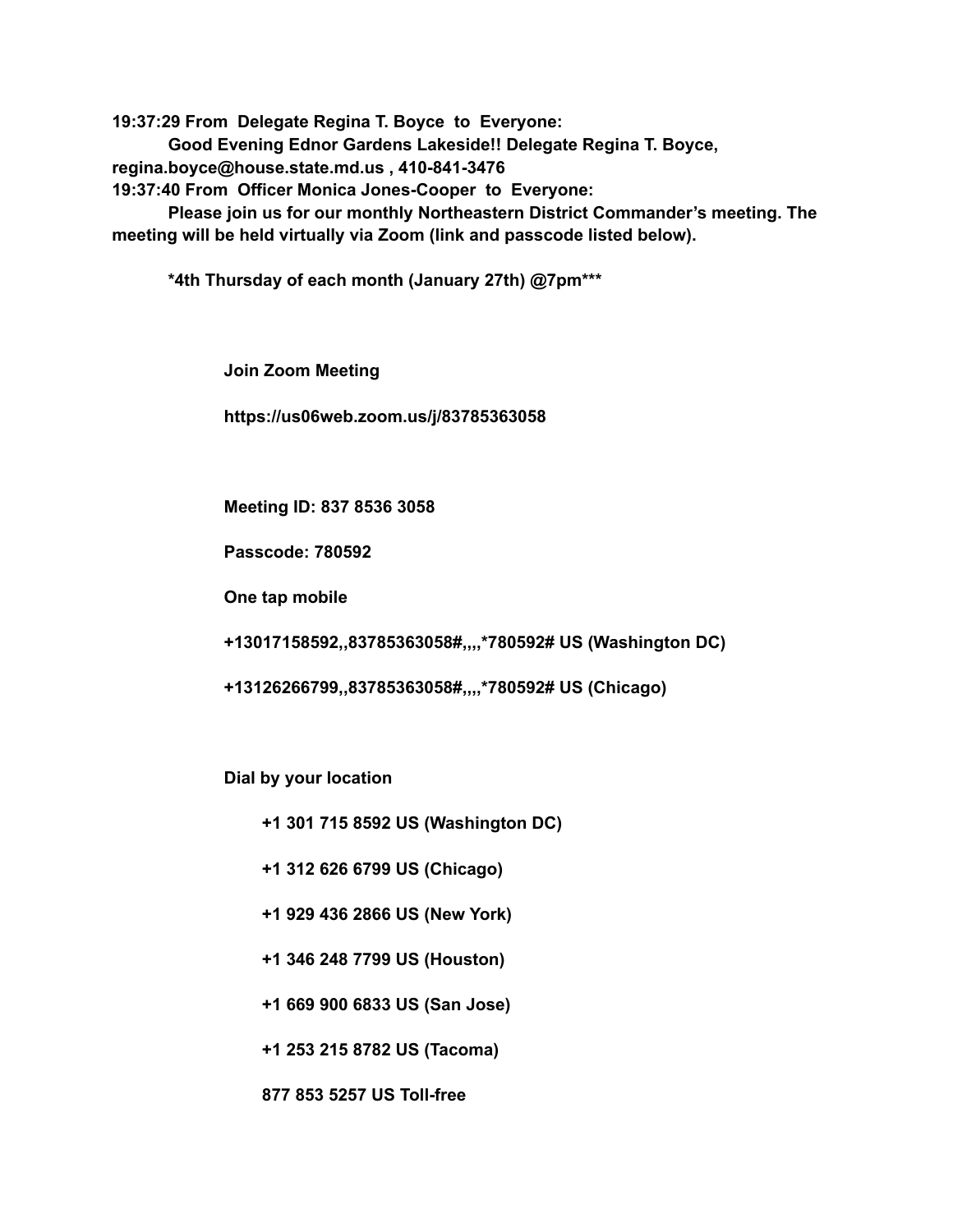**888 475 4499 US Toll-free**

**833 548 0276 US Toll-free**

**833 548 0282 US Toll-free**

**Meeting ID: 837 8536 3058**

**Passcode: 780592**

**Find your local number: https://us06web.zoom.us/u/kbz8jf90sW**

**19:38:18 From Ruth Milliken to Everyone:**

**What is the address for mailing checks?**

**19:39:14 From Aliza S to Everyone:**

**Ednor Gardens-Lakeside Civic Association**

**PO Box 7204**

**Baltimore, MD 21218**

**19:39:28 From Marissa Dahl to Everyone:**

**MEETING AGENDA:**

**https://docs.google.com/presentation/d/1QGHNiJgMf9BqAS\_fn-ovE1EgmyzntTBweFybZP dujB8/edit?usp=sharing**

**19:40:01 From Marissa Dahl to Everyone:**

**https://www.ednorgardenslakeside.org/committees**

**19:52:32 From Sue Rovnak Baltimore to Everyone:**

**There are also a lot of street lights on Ellerslie in front of the Waverly school that I believe are BGE responsibility. Is that correct or city?**

**19:58:54 From Odette Ramos, Baltimore City Councilwoman to Everyone:**

**Hi Everyone! Odette Ramos, City Councilwoman for District 14.**

**odette.ramos@baltimorecity.gov 410-396-4814**

**19:59:35 From natashaneale to Everyone:**

**Good Evening Everyone: natasha.neale@baltimorecity.gov**

**20:12:47 From natashaneale to Everyone:**

**natasha.neale@baltimorecity.gov**

**20:16:22 From natashaneale to Everyone:**

**https://ecb.baltimorecity.gov**

**20:16:58 From natashaneale to Everyone:**

**https://ecb.baltimorecity.gov/grant-opportunities%C2%A0**

**20:19:59 From Lynn Cazabon (she/her) to Everyone:**

**re: Chestnut Hill - yay! Thanks Odette.**

**20:20:17 From Brad Schlegel - oakridge rd to Everyone:**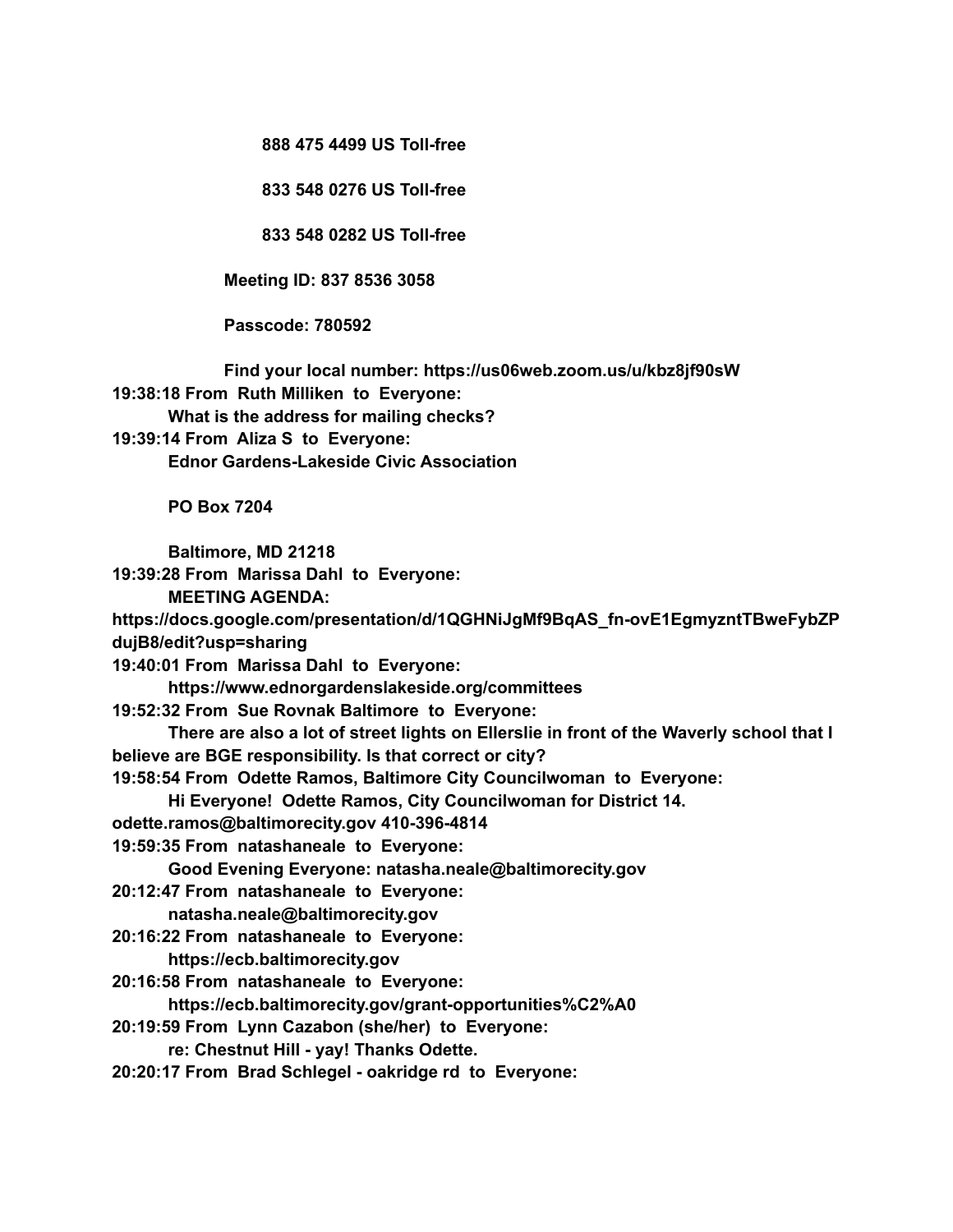**will recycling still be collected in the rear, even though the new cans were delivered in the front?**

**20:24:52 From Karen Ellis to Everyone:**

**Councilwoman, any consideration in the future for Ellerslie from around the school at 34th St up all the way past Chestnut to the intersection going to 39th. Drivers moving at very high speeds.**

**20:26:59 From Sylvester Myers to Everyone:**

**back to illegal dumping**

**20:29:08 From Angie Winder to Everyone:**

**Thank you, Councilwoman! Great update! Very informative!**

**20:31:26 From Angie Winder to Everyone:**

**Awesome! We will send an e-blast via NECO!**

**20:31:37 From Marissa Dahl to Everyone:**

**MEETING AGENDA:**

**https://docs.google.com/presentation/d/1QGHNiJgMf9BqAS\_fn-ovE1EgmyzntTBweFybZP dujB8/edit?usp=sharing**

**20:31:41 From Tamika Gauvin to Everyone:**

**I have to run. Thank you for a very informative meeting.**

- **20:32:24 From Brad Schlegel - oakridge rd to Everyone: what is status of Harford Rd. bridge?**
- **20:32:37 From Odette Ramos, Baltimore City Councilwoman to Everyone: Again, here's my email odette.ramos@baltimorecity.gov**
- **20:32:48 From Odette Ramos, Baltimore City Councilwoman to Everyone:**

**Harford Road Bridge is opening in the Spring.**

**20:35:44 From Angie Winder to Everyone:**

**I have to leave… but thank you President Dahl for your leadership! Great meeting!**

**Angie Winder, President at NECO (Northeast Community Organization)**

**Email: necobaltimore@gmail.com**

**20:38:13 From Brad Schlegel - oakridge rd to Everyone:**

**Citizens on Patrol?**

**20:38:45 From natashaneale to Everyone:**

**I can help with work through the planning of the block captains. I can share how some of our other neighborhoods have done it**

**20:40:00 From Brad Schlegel - oakridge rd to Everyone:**

**Strong City Baltimore used to offer block captain training.**

**20:42:16 From Karen Ellis to Everyone:**

**to my knowledge there is no one in COPS in EGLS at this time. It was active for a few years here and there but requires volunteers which are few.**

**20:43:01 From Karen Ellis to Everyone:**

**Joe Kane and I were involved as well as a few others at the time**

**20:43:58 From Brad Schlegel - oakridge rd to Everyone:**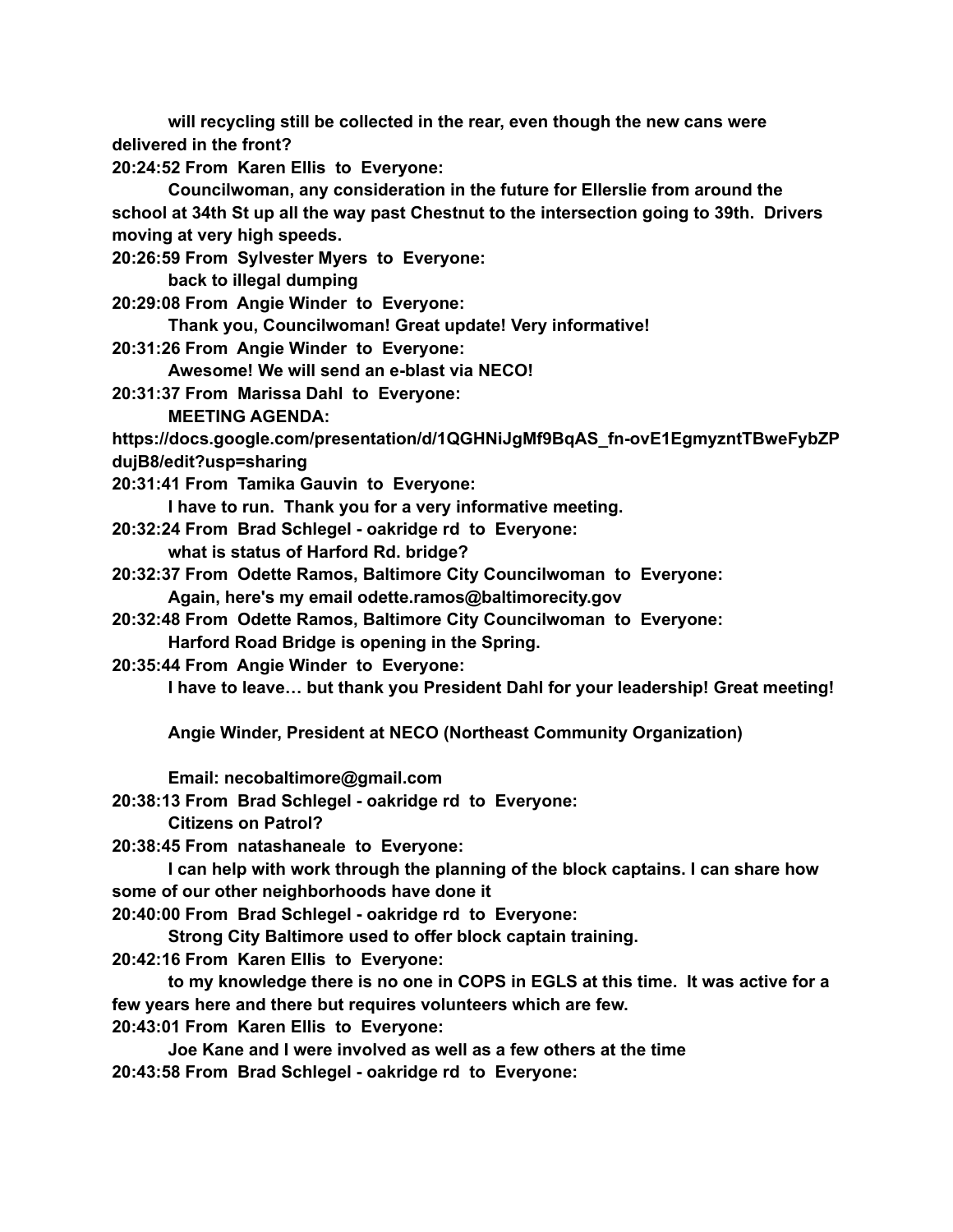**EGLS used to have a COP office in the Oakridge Apt. building. we had 2 way radios and magnetic signs.**

**20:44:34 From Marissa Dahl to Everyone:**

**Saturday, May 7 @ Chestnut Hill & Monterey Rd**

**Saturday, June 4 @ 35th & Tivoly**

**Saturday, August 13 @ Tunlaw & Tivoly**

**Saturday, October 8 @ North Hill Rd & The Alameda**

**20:44:54 From Michael Puma to Everyone:**

**If people do participate in COP, it is also a good opportunity to submit 311 requests for lights that are out and other 311 concerns -**

**20:45:07 From natashaneale to Everyone:**

**Have a great evening everyone. Looking forward to working with you all this season**

**20:45:15 From Delegate Regina T. Boyce to Everyone:**

**Great Point Michael!**

**20:45:36 From Aliza S to Everyone:**

**Thanks Natasha for your excellent resources!**

**20:46:28 From Sabiha's iPhone to Everyone:**

**Thanks Natasha, will be in touch regarding our plans for greening events this Spring**

**20:48:02 From Cynthia York to Aliza S(Direct Message):**

**I'm interested in the Block Captain planning effort. There is already an upcoming Lakeside rep but, am happy to help where needed.**

**20:48:11 From Germaine.Bradshaw to Everyone:**

**DPW Liaison, Germaine Bradshaw, (443) 835-9084,**

**germaine.bradshaw@baltimorecity.gov. For virtual meeting for the consent decree or any other DPW information, link is: publicworks.baltimorecity.gov**

**20:48:16 From Kris Scardamalia (she/her) to Everyone:**

**Do we know when the smaller recycle bins will be distributed?**

**20:49:24 From Michael Puma to Everyone:**

**https://www.loyola.edu/join-us/mlk-convocation**

**20:49:55 From Kris Scardamalia (she/her) to Everyone:**

**I've requested but they have not delivered**

**20:50:22 From Kris Scardamalia (she/her) to Everyone: I will thanks**

**20:50:33 From Delegate Regina T. Boyce to Everyone: Thank you for an informative meeting EGLS!!!**

**20:50:52 From Aliza S to Everyone:**

**Thank you for your attendance, Delegate Boyce!**

**20:51:22 From Delegate Regina T. Boyce to Everyone:**

**:0) I will try to attend as much as possible even though I am in the 90-Day session 20:51:36 From Logan to Everyone:**

**Thank you for another excellent meeting Ednor Gardens- Logan Endow LOGANENDOW.COM**